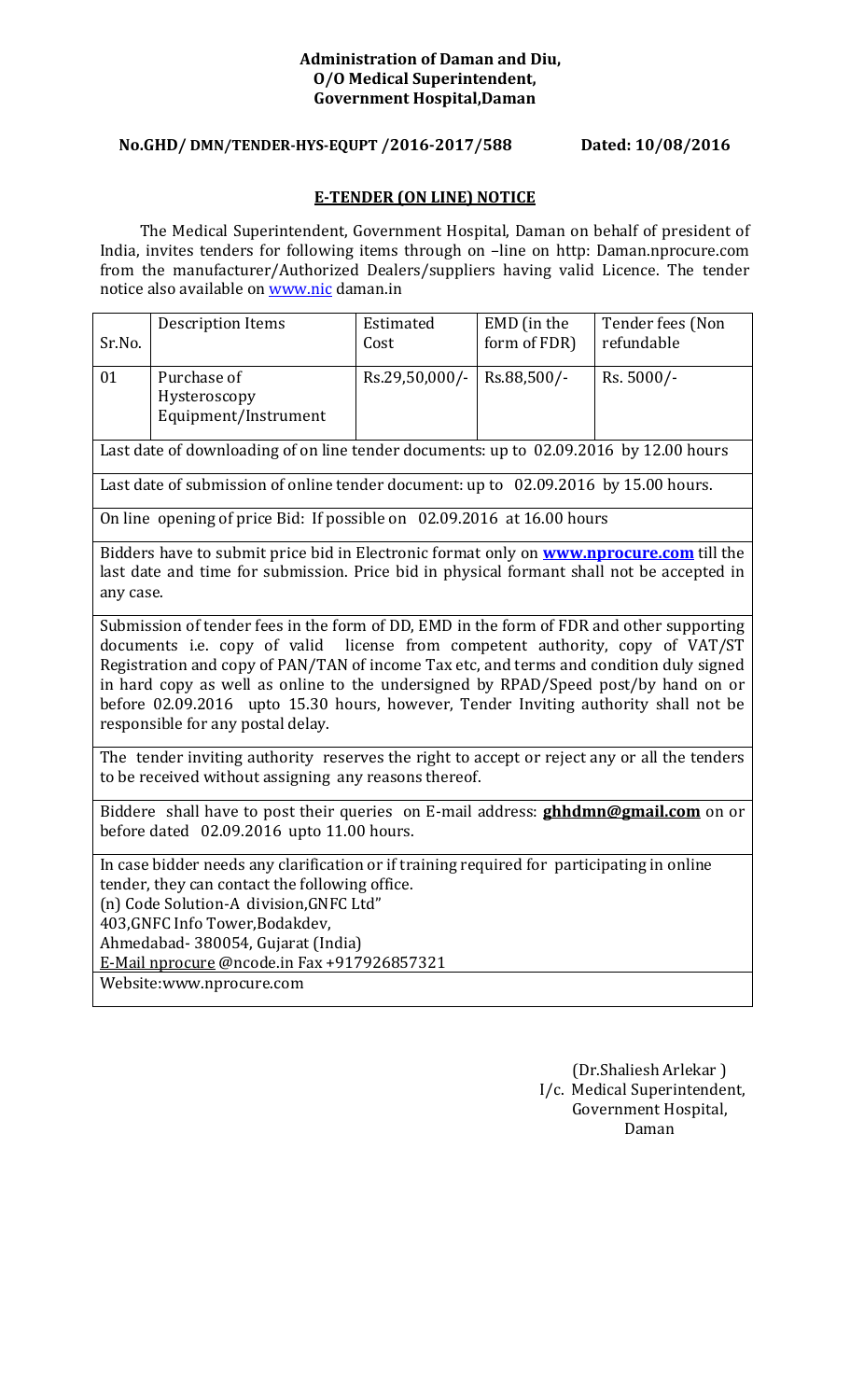#### **Administration of Daman and Diu, O/O Medical Superintendent, Government Hospital,Daman**

#### **TERMS & CONDITIONS FOR THE**

#### **"Purchase of Hysteroscopy Equipment and Instrument for Government Hospital,Daman**

#### **E-TENDER NOTICE No.GHD/ DMN/TENDER-HYS-EQUPT /2016-2017/588 Dated: 10/08/2016**

| $\mathbf{1}$   | The rate(s) quoted should be strictly for free delivery at F.O.R. Government Hospital,<br>Daman, and will be valid and operative for supply orders issued on or before 31-03-<br>2017 and rate should not be more than MRP.                                                                                                                                                                                                                             |  |  |
|----------------|---------------------------------------------------------------------------------------------------------------------------------------------------------------------------------------------------------------------------------------------------------------------------------------------------------------------------------------------------------------------------------------------------------------------------------------------------------|--|--|
| 2              | All Taxes/ Duties/ Royalties charges payable on sales/transport etc. within and / or<br>outside the UT / State shall be payable by the supplier.                                                                                                                                                                                                                                                                                                        |  |  |
| 3              | No extra charge for packing, forwarding and insurance etc. will be paid on the rates<br>quoted.                                                                                                                                                                                                                                                                                                                                                         |  |  |
| 4              | The rates should be quoted only for the items specified in the list of requirement and<br>should be for the items of given special mark / manufacture.                                                                                                                                                                                                                                                                                                  |  |  |
| 5              | Rates quoted for items other than required specification/mark/manufacturer may not<br>be considered. However, indigenous manufactures may quote their own makes<br>provided the specifications/mark/manufacturer.                                                                                                                                                                                                                                       |  |  |
| 6              | Where specification / mark/ manufacture are not specifying by this office, the rates<br>should be quoted only for the first class and standard quality only.                                                                                                                                                                                                                                                                                            |  |  |
| $\overline{7}$ | The tenderer should specify the name of the manufacturer for the item quoted by him<br>along with catalogue of the item.                                                                                                                                                                                                                                                                                                                                |  |  |
| 8              | of<br>the Tender<br>Inviting Officer<br>The decision<br>for acceptance/rejection of<br>"Hysteroscopy Equipment/Instrument" the decision for equivalent specifications,<br>standard and quality etc.shall be final.                                                                                                                                                                                                                                      |  |  |
| 9              | The tenderer should send in advance or enclose along with technical bid an amount of<br>Rs.88,500/- as Earnest Money Deposit (FDR) in form of Nationalized of any Bank<br>payable at Daman in favour of the officer inviting tender i.e. Medical Superintendent,<br>Government Hospital, Daman. The EMD submitted other than form mentioned above<br>will not be accepted. Tender received without Earnest Money Deposit will be<br>summarily rejected. |  |  |
| 10             | The successful tenderer will have to pay within 10 days from the date<br>(a)<br>of<br>demand, an amount equal to 5% to 10% of the total value of articles, that may<br>be order, as the amount of Security Deposit.                                                                                                                                                                                                                                     |  |  |
|                | Non-receipt of Security Deposit within stipulated time limit will result in<br>(b)<br>automatic cancellation of the order for supply without any intimation.                                                                                                                                                                                                                                                                                            |  |  |
|                | However in case if any articles are received for which the Security Deposit may<br>(c)<br>not have been deposited, the full Security Deposit as may be due from the<br>supplier will be recovered from the bills for such articles.                                                                                                                                                                                                                     |  |  |
| 11             | The amount of Earnest Money paid by the successful Tenderer(s) will be adjusted<br>against the amount of Security Deposit to be paid by the successful tenderer(s) as per<br>condition No. 10 above.                                                                                                                                                                                                                                                    |  |  |
| 12             | All bills for amount above Rs.5000/- should be pre-receipted on a Revenue Stamp of<br>proper value. Bills for amount exceeding Rs.5000/- not pre-receipted on Revenue<br>Stamp of proper value will not be accepted for payment.                                                                                                                                                                                                                        |  |  |
| 13             | Each bill in which Sales Tax/Vat is charged must contain the following certificate on the<br>body of the bill.                                                                                                                                                                                                                                                                                                                                          |  |  |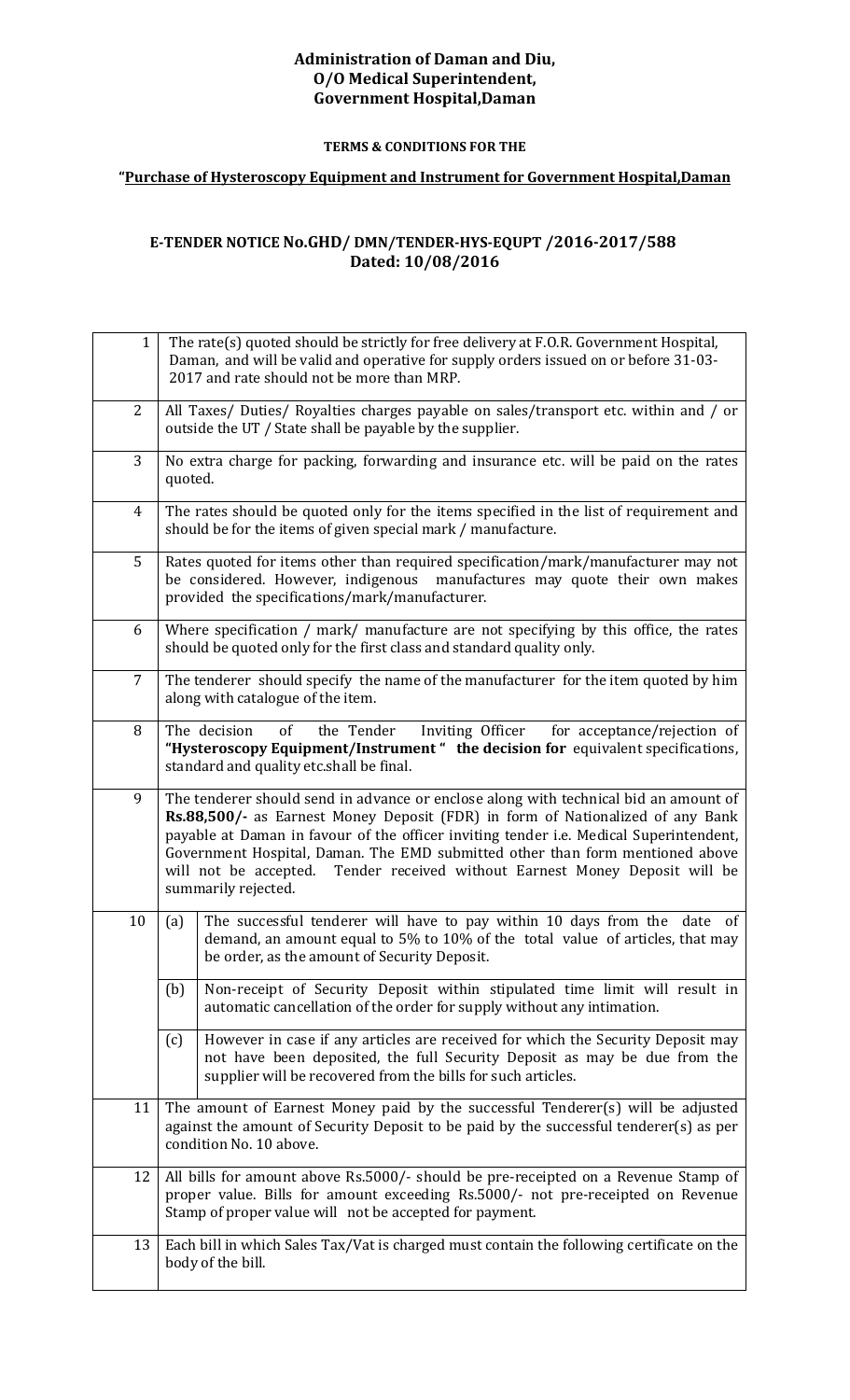|     | "CERTIFIED that the goods on which Sales Tax/VAT has been charged have<br>not been exempted under the VAT/ Central Sale Tax Act or the Rules made there<br>under and the amount charged on account of VAT/Sales Tax on these goods is not<br>more than what is payable under the provisions of relevant Act or Rules made<br>there under". |
|-----|--------------------------------------------------------------------------------------------------------------------------------------------------------------------------------------------------------------------------------------------------------------------------------------------------------------------------------------------|
| 14  | The right to accept or reject without assigning any reasons or all tenders in part or<br>whole is reserved with the E-Tender Inviting Officer and his decision(s) on all matters<br>relating to acceptance or rejection of the tenders as a whole or in part will be final and<br>binding to all                                           |
| 15  | If the tenderer whose tender is accepted, fails to execute the supply order within<br>stipulated time the Earnest Money Deposit of such tenders will stand forfeited to the<br>Government.                                                                                                                                                 |
| 16  | In case, the supplier does not execute the supply order placed with him, the EMD of the<br>supplier will be forfeited to the Government and the contract for the supply shall<br>terminated with no further liabilities on either party to the contract.                                                                                   |
| 17  | No separate agreement will be required to be signed by the successful tender(s) for the<br>purpose of this contract for supply. Rates tendered/offered in response to the<br>concerned Tender Notice shall be considered as acceptance of all above terms and<br>conditions for supply for all legal purpose.                              |
| 18  | The E-Tender should be neatly typed only on letterhead carry the name of supplier and<br>the signature of the tenderer. No overwriting correction or erasures will be considered.                                                                                                                                                          |
| 19  | The rates quoted should be inclusive of all taxes, duties, surcharges, cess, freight,<br>loading, unloading, insurance, road permits, packing, (VAT and other taxes if applicable)<br>as applicable. No extra taxes will be given.                                                                                                         |
| 20  | All bills should be in <b>TRIPLICATE</b> and should invariably mention the number and date<br>of supply order.                                                                                                                                                                                                                             |
| 21  | The Tenders and financial bid should be submitted online on www,nprocure.com in two<br>bid system.                                                                                                                                                                                                                                         |
| 22. | Orders once placed should be delivered within the given time period and item<br>should be door delivered.                                                                                                                                                                                                                                  |
| 23. | No extra charge for packing, forwarding and insurance etc. will be paid on the rates<br>quoted.                                                                                                                                                                                                                                            |
| 24  | The rates should be quoted only for the items specifies in the list of requirement and<br>should be for the items of given special mark/manufacture only.                                                                                                                                                                                  |
| 25  | Rates quoted for items other than the required specification / mark / manufacture<br>will not be considered.                                                                                                                                                                                                                               |
| 26  | The amount of Earnest Money paid by the tenderer(s) whose tenders are not accepted<br>will be refunded to them.                                                                                                                                                                                                                            |
| 27  | Only on satisfactory completion of the supply order for and on payment of all bills of the<br>supplier, as to be admitted for payment, the amount of Security Deposit/Earnest Money<br>will be refunded after expiry of guarantee/warranty period, if any, or any such<br>date/period as may be mutually agreed upon                       |
| 28  | The E-tender inviting officer will consider extension of time for remitting the Security<br>Deposit as demanded. However, in case of denial to consider such extension the<br>supplier is bound to abide by the limit given and liable to make good any loss to the<br>Government on account of his failure to abide by the time limit.    |
| 29  | Railway Receipt or other transport document should be drawn in favor of the<br>(a)<br>Officer Inviting Tenders.                                                                                                                                                                                                                            |
|     | Railway Receipt or other transport document should not be send by V.P.P. or<br>(b)<br>through any Bank as this being a Government Office it is not possible to clear cash<br>demands of Post Office/Bank for delivery of R.R. or other transport documents                                                                                 |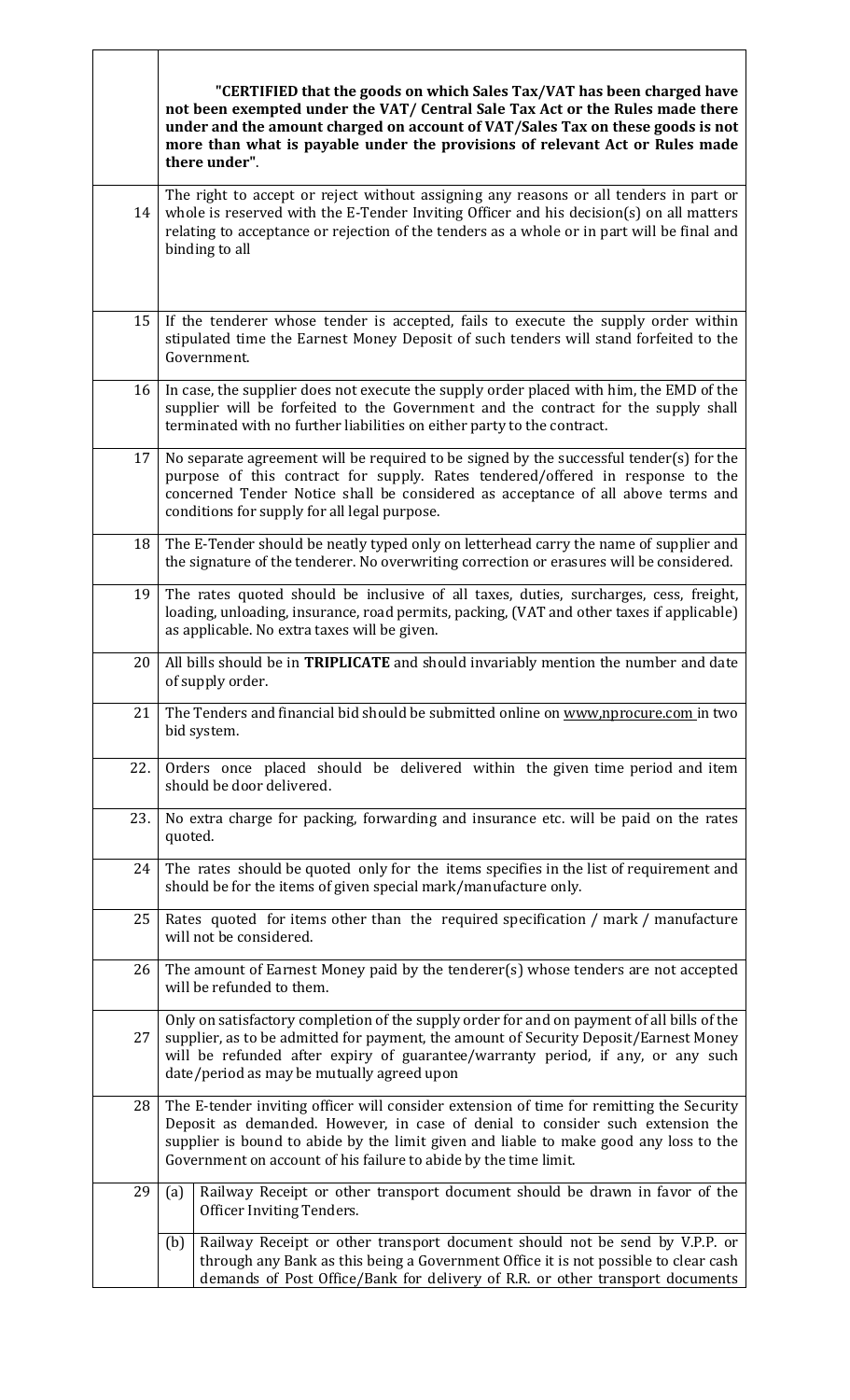|     |     | unless we have agreed to it as a special arrangements.                                                                                                                                                                                                                                                                                                                                                                                                                                                                                                                                                                                                                                                                                                                                                                                                                                                                                                         |
|-----|-----|----------------------------------------------------------------------------------------------------------------------------------------------------------------------------------------------------------------------------------------------------------------------------------------------------------------------------------------------------------------------------------------------------------------------------------------------------------------------------------------------------------------------------------------------------------------------------------------------------------------------------------------------------------------------------------------------------------------------------------------------------------------------------------------------------------------------------------------------------------------------------------------------------------------------------------------------------------------|
|     | (c) | Railway Receipt or transport receipt should be sent to this Office by Registered<br>Post immediately on dispatch of goods from dispatching end.                                                                                                                                                                                                                                                                                                                                                                                                                                                                                                                                                                                                                                                                                                                                                                                                                |
| 30  |     | The supplies of "Hysteroscopy Equipment/Instrument" for Government Hospital,<br>"of inferior quality standard or of different specifications, doses/content,<br>Daman,<br>brand, manufacturer etc. other than that ordered specified and/or incomplete or<br>broken articles will not be accepted. The supplier has to replace the same at his own<br>cost and risk. Intimation of non-acceptance of "Neonatal Cooling Device for Birth<br>asphyxia System "will be sent to the supplier within 10 days from the date of receipt of<br>the stores and the same will be returned to the supplier at his own cost and risk, if he so<br>desires and intimates accordingly within 15 days from the date of dispatch of<br>intimation of the non-acceptance. However, if no communication is received within 15<br>days from the date of communication the tender Inviting Officer will not be responsible<br>for any damage, loss etc. of such rejected articles. |
| 31  |     | In case of failure to replace the accepted and rejected articles from supplies made, as<br>mentioned in the conditions, the loss undergone by the Government will be recovered<br>from the suppliers Security Deposit/Earnest Money or payment due of any bill(s) to the<br>extent required.                                                                                                                                                                                                                                                                                                                                                                                                                                                                                                                                                                                                                                                                   |
| 32  |     | In case of failure to Purchase of "Hysteroscopy Equipment/Instrument " for<br>Government Hospital, daman" ordered for, as per conditions and within the<br>stipulated time, the same will be obtained from the tenderer who offered next higher<br>rates or from any other sources, as may be decided by the tender inviting Officer and<br>the loss to the Government on account of such purchases(s) shall be recovered from the<br>former suppliers Security Deposit/Earnest Money or bills payable. The suppliers shall<br>have no any right to dispute with such procedure.                                                                                                                                                                                                                                                                                                                                                                               |
| 33. |     | Extension of time limit for supplies shall be consider by the Tender Inviting Officer. The<br>extension so granted may be with levy of compensation for delay in execution of supply<br>order up to 5% of the cost of supplies ordered for at the discretion of the authority<br>competent to grant extension of time limit provided such request is made well in time,<br>depending upon the circumstances and such decision in the matter will be final.                                                                                                                                                                                                                                                                                                                                                                                                                                                                                                     |
| 34  |     | Demurrage charges paid by the Tender Inviting Officer on account of delayed receipt of<br>dispatch documents intimation will be recovered from the bills payable to the supplier.                                                                                                                                                                                                                                                                                                                                                                                                                                                                                                                                                                                                                                                                                                                                                                              |
| 35  |     | If at any time after the order for "Hysteroscopy Equipment/Instrument " for<br>Government Hospital, Daman " the E-Tender Inviting Officer shall for any reason<br>whatsoever not require the whole or part of the quantity thereof as specified in the<br>order the tender Inviting Officer shall give notice in writing of the fact to the<br>supplier(s) who shall have no claim to any payment of compensation what so ever on<br>account of any profit or advantage which the supplier(s) might have derived from the<br>supply of articles in full, but which did not derive in consequence of the full quantity of<br>articles not having been purchased, nor shall have any claim for compensation by<br>reasons of any alterations having been made in the original instructions which shall<br>invoice any curtailment of the supply originally contemplated.                                                                                         |
| 36  |     | Rates should be quoted as per the forms prescribed by the department and as per the<br>requirement asked for.                                                                                                                                                                                                                                                                                                                                                                                                                                                                                                                                                                                                                                                                                                                                                                                                                                                  |
| 37  |     | The Earnest Money(s)/Security Deposit(s) paid by the tender(s) earlier against any<br>tender(s) or supply order(s) is/are not adjustable with Earnest Money or Security<br>Deposit required by these conditions.                                                                                                                                                                                                                                                                                                                                                                                                                                                                                                                                                                                                                                                                                                                                               |
| 38  |     | The Tenders/offers received which do not confirm with the terms and conditions of this<br>office will be summarily rejected. If any firm desires to consider exemption from<br>payment of Earnest Money Deposit, certified copies of its Registration with D.G.S. & D.<br>should be attached to their tenders.                                                                                                                                                                                                                                                                                                                                                                                                                                                                                                                                                                                                                                                 |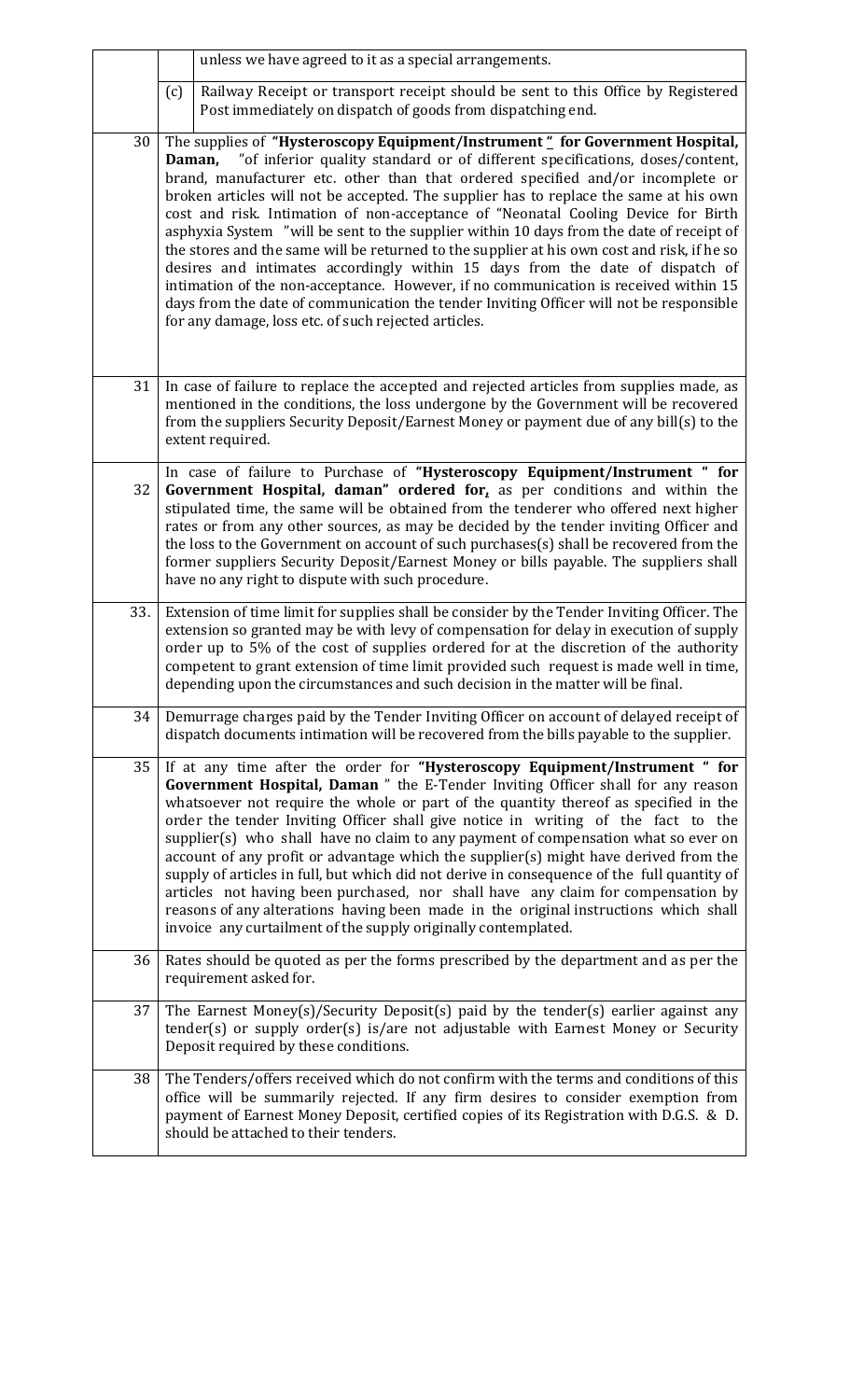| 39 | Supplier may ensure the goods at his own cost to safeguard the delivery of such goods<br>dispatched by him to the consignee; the department will not be responsible for the<br>damage or pilferage of goods during transit.                                                                                                                                                                                                                                                                                                                                                                                                                                                                                                                                                                                                                                                                                                                                            |
|----|------------------------------------------------------------------------------------------------------------------------------------------------------------------------------------------------------------------------------------------------------------------------------------------------------------------------------------------------------------------------------------------------------------------------------------------------------------------------------------------------------------------------------------------------------------------------------------------------------------------------------------------------------------------------------------------------------------------------------------------------------------------------------------------------------------------------------------------------------------------------------------------------------------------------------------------------------------------------|
| 40 | The tenderer should attached Scanned copies of Certificate from the respective<br>manufacture company indicating your firm as authorized dealer/supplier for<br>their product, certificate of experience in the field of "Hysteroscopy<br>Equipment/Instrument " valid license, proof of fulfilling the norms of<br>ISI/ISO/WHO/GMP, CE Certified specification if any, copy of dealership letter,<br>licence for import, PAN No, Sales Tax No., The supplier must have at least 03<br>years experience of supplying such good and shall average annual turnover of<br>Rs.8,85,00/- Suring last three years ending by 31.12.2016 A letter indicating last<br>three financial year Turnover figures and profit & Loss Accounts should<br>accompany with Technical Bid for Verification. Please note that the balance<br>sheets should carry average annual financial turnover during last 3 years up to<br>31/12/2016 and should be at least 30% of the estimated cost. |
| 41 | Rates quoted are for "Hysteroscopy Equipment/Instruments<br>for Government<br>Hospital, Daman, " to be supplied at Government Hospital, Daman,                                                                                                                                                                                                                                                                                                                                                                                                                                                                                                                                                                                                                                                                                                                                                                                                                         |
| 42 | Tenderer should enclose along with tender an amount of Rs. 88,500/- as Earnest<br>Money Deposit in form of Fixed Deposit Receipt of any Nationalized Bank payable at<br>Daman in favour of Medical Superintendent, Government Hospital, Daman. The EMD<br>Submitted other than Form mentioned above will not be accepted. Tender received<br>without EMD will be summarily rejected.                                                                                                                                                                                                                                                                                                                                                                                                                                                                                                                                                                                   |
| 43 | The tender fee must be enclosed in demand draft in favour of undersigned with the<br>tender documents.                                                                                                                                                                                                                                                                                                                                                                                                                                                                                                                                                                                                                                                                                                                                                                                                                                                                 |
| 44 | The tenderer may be called for a sample / demonstration of the items quoted for which<br>they will be informed one week in advance for arranging the necessary sample /<br>demonstration in the hospital on a suitable date and time failing which the tender will<br>be rejected.                                                                                                                                                                                                                                                                                                                                                                                                                                                                                                                                                                                                                                                                                     |
| 45 | The tendered quantity is tentative and the actual purchase can be 10% less or more<br>than the quantity put to tender for all items and the tenderer is bond to supply such<br>requirement without any demur.                                                                                                                                                                                                                                                                                                                                                                                                                                                                                                                                                                                                                                                                                                                                                          |
| 46 | The tendering firm must be registered with the Sales Tax/VAT department and a<br>copy of their registration under the Sales Tax/ VAT bearing the TIN Number be<br>provided.                                                                                                                                                                                                                                                                                                                                                                                                                                                                                                                                                                                                                                                                                                                                                                                            |
| 47 | The terms and conditions dully accepted and signed by the tenderer should attached<br>with the Technical Bid.                                                                                                                                                                                                                                                                                                                                                                                                                                                                                                                                                                                                                                                                                                                                                                                                                                                          |
| 48 | The Financial Bid has to fill in prescribed format.                                                                                                                                                                                                                                                                                                                                                                                                                                                                                                                                                                                                                                                                                                                                                                                                                                                                                                                    |
| 49 | Tender should furnished a non black listed certificate that the firm has not been black<br>listed in the past by any Government/private institution that there is no vigilance / CBI<br>case against the firms supplier and the firm has not been blacklisted in the past by any<br>Government or private organization, the tenderers should be attached an undertaking.<br>(Annexure-I)                                                                                                                                                                                                                                                                                                                                                                                                                                                                                                                                                                               |
| 50 | The bidder should not have quoted price lower than quoted in this tender to any<br>Govt./Semi Govt./public sector undertaking, bidder should enclosed affidavit to that<br>effect on a non judicial stamp paper of Rs.20/-                                                                                                                                                                                                                                                                                                                                                                                                                                                                                                                                                                                                                                                                                                                                             |

**Signature & Designation of Tender Inviting Officer** 

**(Dr. Shailesh Arlekar) I/c. Medical Superintendent, Daman.** 

**The above terms and conditions are accepted and are binding to me / us.** 

**Place :** 

 **Signature of Tenderers** 

**Name of Tenderers with seal of the firm** 

**Dated :** 

**NOTE: Please return one copy of these terms and conditions dully sign with seal of firm along with the tender.**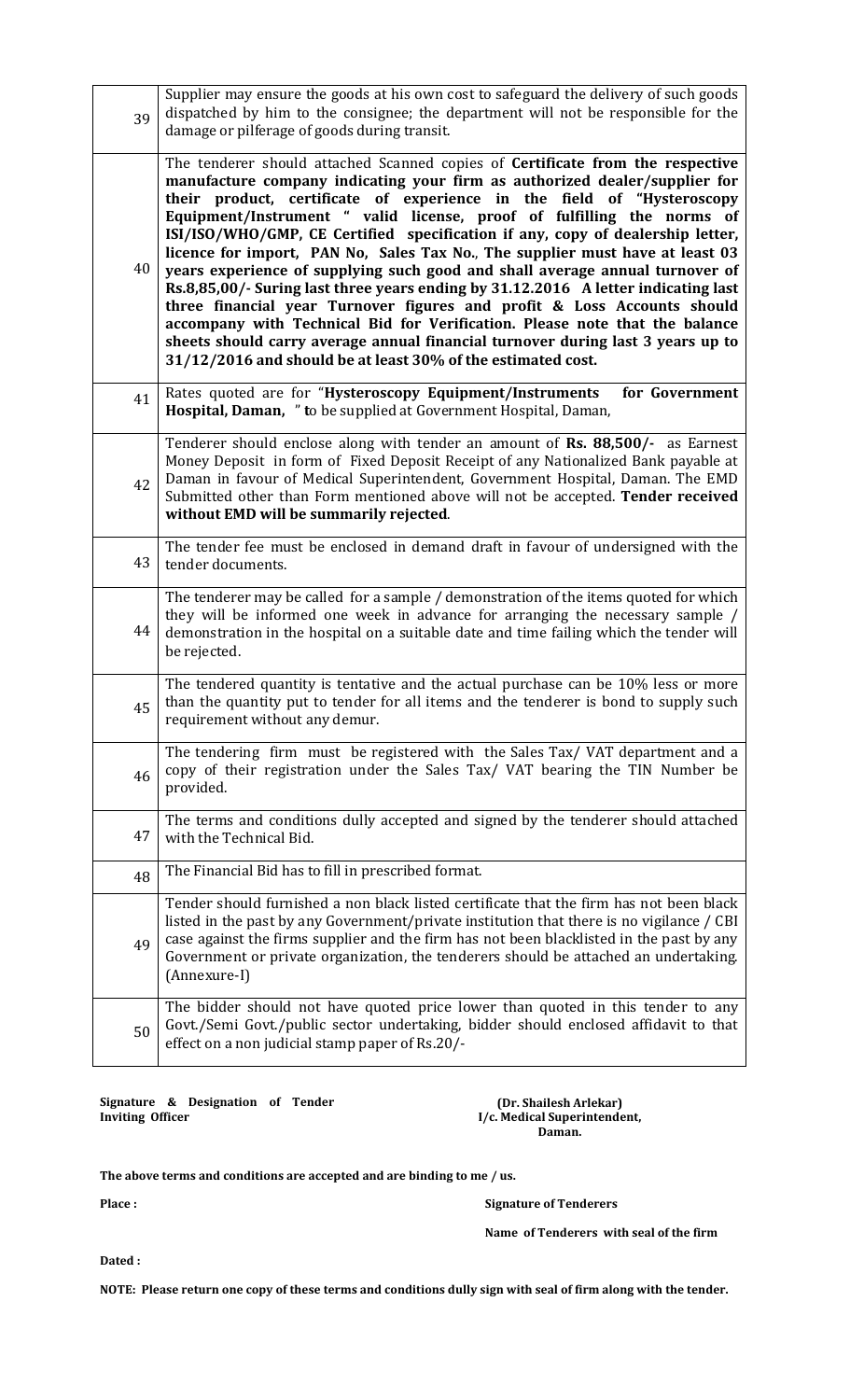#### **ANNEXURE – I**

( to be submitted on the letter head of the company/firm)

 I hereby certify that the above firm has not been ever blacklisted by any Central/State Government/Public Undertaking/Institution on any account.

 I also certify that the above information is true and correct in any every respect and in any case at a letter date it is found that any details provided above are incorrect, any contract given to the above firm may be summarily terminated and the firm blacklisted.

 I also certify that firm will supply the item as per the specifications given by institution and also a bide all the terms and conditions stipulated in tender.

Date: Name:

Place: Business Address: Signature Bidder: Seal of Bidder: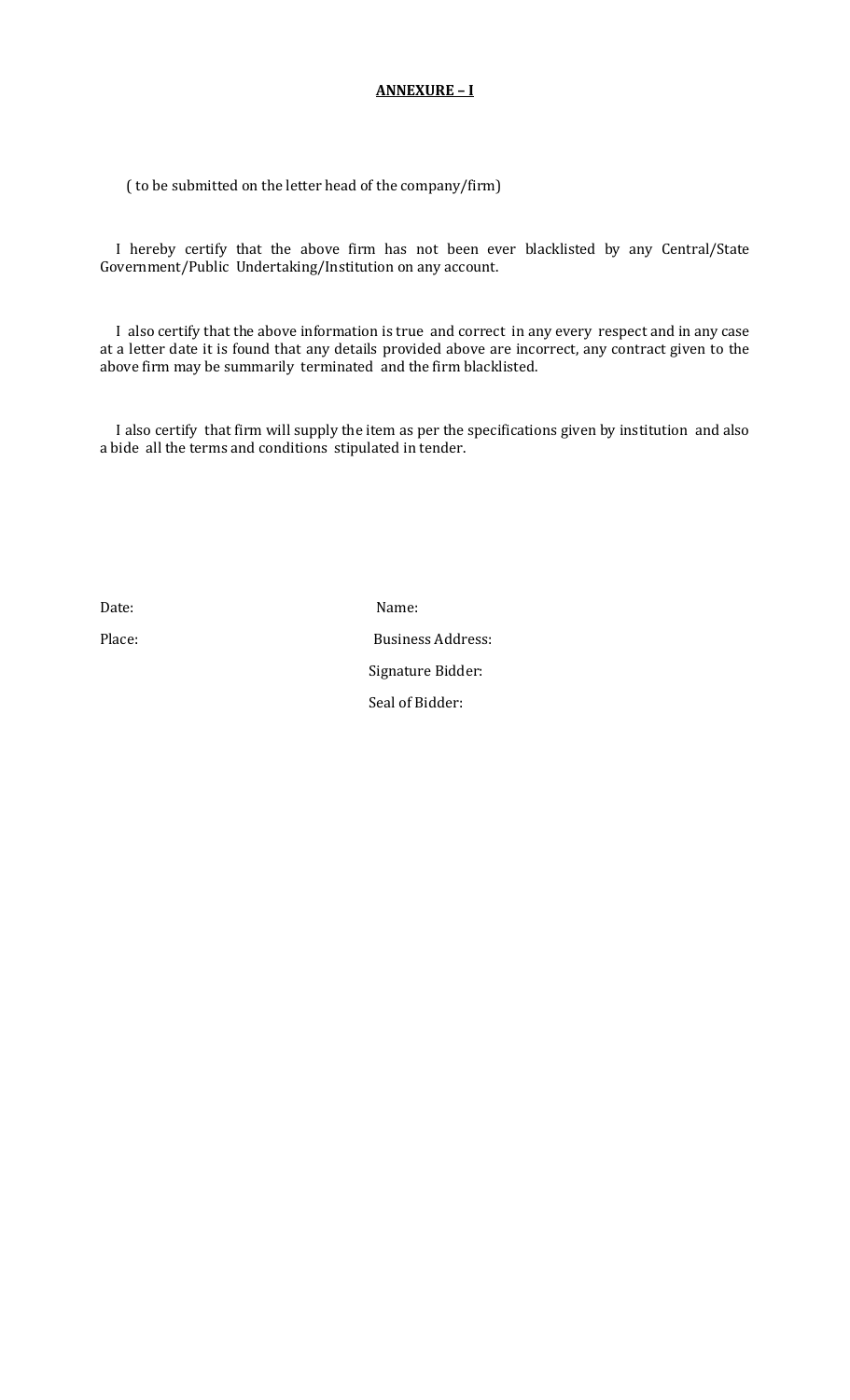# *ADMINSTRATION OF DAMAN AND DIU, O/O. THE MEDICAL SUPERINTENDENT , GOVERNMENT HOSPITAL, DAMAN.*

#### **E- TENDER NOTICE No.GHD/ DMN/TENDER-HYS-EQUPT /2016-2017/588 Dated: 10/08/2016**

## **ELIGIBILITY PARAMETERS**.

| 1.  | Name of the Organization                                                                                                                                                                                                                                                                              |  |
|-----|-------------------------------------------------------------------------------------------------------------------------------------------------------------------------------------------------------------------------------------------------------------------------------------------------------|--|
| 2.  | Postal Address                                                                                                                                                                                                                                                                                        |  |
| 3.  | Telephone / Fax / Mobile No. of the Organization /<br>Firm.                                                                                                                                                                                                                                           |  |
| 4.  | Status of the Organization/Firm (whether Private or<br>Public Sector undertaking or Sole Proprietor or<br>Partnership or co-operative society etc.) The tender<br>should attach a resolution passed by the Executive<br>Body authorizing the specific officer / partner for<br>signing the documents. |  |
| 5.  | Certificate from the respective manufacture<br>company indicating your firm as authorized<br>dealer/supplier for their product                                                                                                                                                                        |  |
| 6.  | Certificate of experience in the field of Purchase of<br>"Hysteroscopy Equipment/Instrument"                                                                                                                                                                                                          |  |
| 7.  | Valid licence                                                                                                                                                                                                                                                                                         |  |
| 8.  | Proof of fulfilling the norms of ISI/ISO/WHO/GMP                                                                                                                                                                                                                                                      |  |
| 9.  | US FDA, CE and ISO Certified specified specification,<br>if any                                                                                                                                                                                                                                       |  |
| 10. | Copy of dealership letter                                                                                                                                                                                                                                                                             |  |
| 11. | Licence for import                                                                                                                                                                                                                                                                                    |  |
| 12. | PAN CARD No.                                                                                                                                                                                                                                                                                          |  |
| 13. | Sales Tax / VAT No.                                                                                                                                                                                                                                                                                   |  |
| 14  | Service Tax if any                                                                                                                                                                                                                                                                                    |  |
| 15  | Copy of Turnover for Rs. 8,85,000/-of the estimated<br>cost during last 3 years up to 31/12/2016                                                                                                                                                                                                      |  |

**Place :** 

**Signature of Tenderer Name of Tender with Seal of the firm** 

**Date :**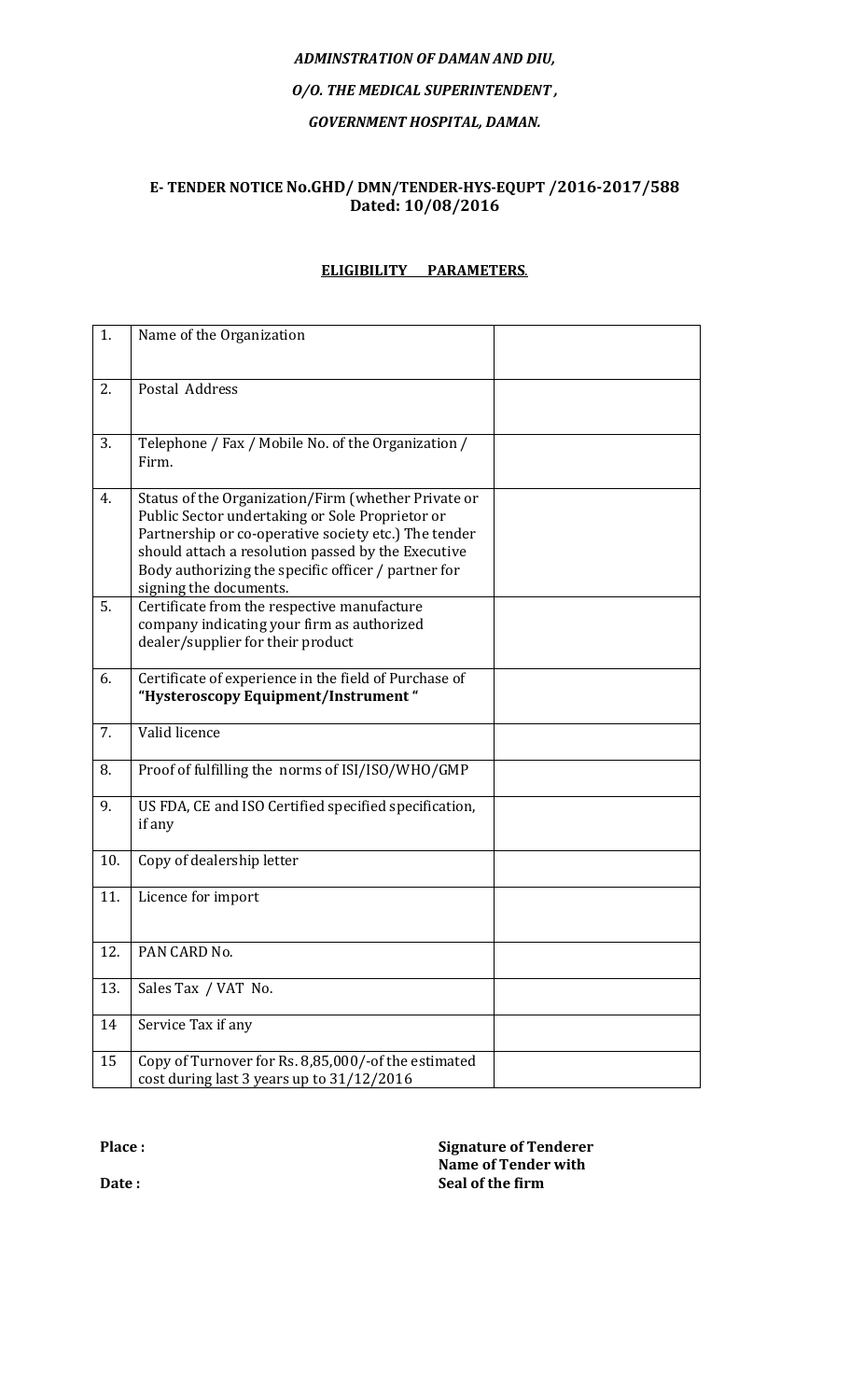### **ADMINISTRATION OF DAMAN AND DIU O/O MEDICAL SUPERINTENDENT, GOVERNMENT HOSPITAL, DAMAN**

|         |                                                                                                                 |           | Dated: 10/08/2016 |
|---------|-----------------------------------------------------------------------------------------------------------------|-----------|-------------------|
|         | <b>TECHNICAL BID</b>                                                                                            |           |                   |
|         |                                                                                                                 | Company / |                   |
| Sr. No. | <b>Description</b>                                                                                              | Model No. | <b>Remark</b>     |
|         | oblique telescope $30^\circ$ , enlarged<br>Forward<br>view,                                                     |           |                   |
|         | diameters 2.9mm, length 30cm autoclavable .Fiber                                                                |           |                   |
|         | 1 optic light cable incorporated colour code Red                                                                |           |                   |
|         | Hysteroscopy diagnostic sheath, continuous irrigation                                                           |           |                   |
|         | size 4.5 to 4.6 mm outer sheath with 2.9mm                                                                      |           |                   |
|         | 2 Hysteroscopy with leur lock adaptor and stop cock.                                                            |           |                   |
|         | Hysteroscopy inner sheath 3:8mm to 3.9mm for 2.9                                                                |           |                   |
|         | 3 mm Hysteroscopy leur lock adopter and stop cock.                                                              |           |                   |
|         | Hysteroscopy operative sheath, bettocchi continuous                                                             |           |                   |
|         | irrigation size 5.0 to 5.1 mm outer sheath with                                                                 |           |                   |
|         | operative channel 5 FR. Lear lock adaptor and use                                                               |           |                   |
|         | 4 with 2.9mm Hysteroscopy with leur lock adaptor and                                                            |           |                   |
|         | Hysteroscopy operative sheath bettochi inner sheath                                                             |           |                   |
|         | 4.3 to 4.4 mm operative channel 5 FR with leur lock                                                             |           |                   |
|         | 5 adaptor and stop cock for 2.9 mm Hysteroscopy.                                                                |           |                   |
|         | Scissors semi rigid blunt tip 5FR length 33 to 36 mm                                                            |           |                   |
|         | 6 single action jaw.                                                                                            |           |                   |
|         | Scissors semi rigid pointed jaw 5 FR length 33-36cm                                                             |           |                   |
|         | 7 single action jaw semi rigid.                                                                                 |           |                   |
|         | Biopsy cum grasping forceps semi rigid 5FR.length 33<br>836cm double action jaw.                                |           |                   |
|         | 9 Punch through cutting semi rigid 5FR 33 to 36cm                                                               |           |                   |
|         | Tenaculum grasping forceps, semi rigid 5FR length                                                               |           |                   |
|         | 10 33-36 cm                                                                                                     |           |                   |
|         | Unipolar needle electrode 5 FR 34cm length .unipolar.                                                           |           |                   |
| 11      |                                                                                                                 |           |                   |
|         | Bipolar dissection electrode 5FR length 36cm 36 cm                                                              |           |                   |
|         | 12 Bipolar                                                                                                      |           |                   |
|         | High frequency cord with 4 mm plug HF-Unit length                                                               |           |                   |
|         | 13 of cable at east $300 \text{ cm}$                                                                            |           |                   |
|         | Bipolar High frequency cable should be fit most                                                                 |           |                   |
|         | standard electro surgical unit having banana plug one                                                           |           |                   |
|         | 14 side. Length not less than $250$ cm.                                                                         |           |                   |
|         | Hopkin's telescope $12^{\circ}$ diameter 2.9 mm length 30 cm                                                    |           |                   |
|         | autoclavable fibre optic length cable incorporated                                                              |           |                   |
|         | 15 colour code black.                                                                                           |           |                   |
|         | 16 Working Element set (monopolar) consisting of:                                                               |           |                   |
|         | <b>Working Element</b>                                                                                          |           |                   |
|         | ii Cutting loop angled 1                                                                                        |           |                   |
|         | iii Coagulation Electrode pointed 1                                                                             |           |                   |
|         | iv Coagulation Electro-ball end 3 mm 1 cutting by means                                                         |           |                   |
|         | of spring. Thumb support is movable. At rest electrode<br>tip is inside the sheath.                             |           |                   |
|         |                                                                                                                 |           |                   |
|         | 17 Resectoscope sheath including connecting tube for in<br>and outflow for continuous irrigation and suction 22 |           |                   |
|         | FR, oblique beak rotatable inner sheath with ceramic                                                            |           |                   |
|         | insulation for use with working Element and 2.9 mm                                                              |           |                   |
|         | Hopkin's telescope $12^{\circ}$ .ceramic insulation for use with                                                |           |                   |
|         | working Element and 2.9 mm Hopkin's telescope 12o.                                                              |           |                   |
|         | 18 Standard obturator for use with retest scope sheath                                                          |           |                   |
|         | colour code white                                                                                               |           |                   |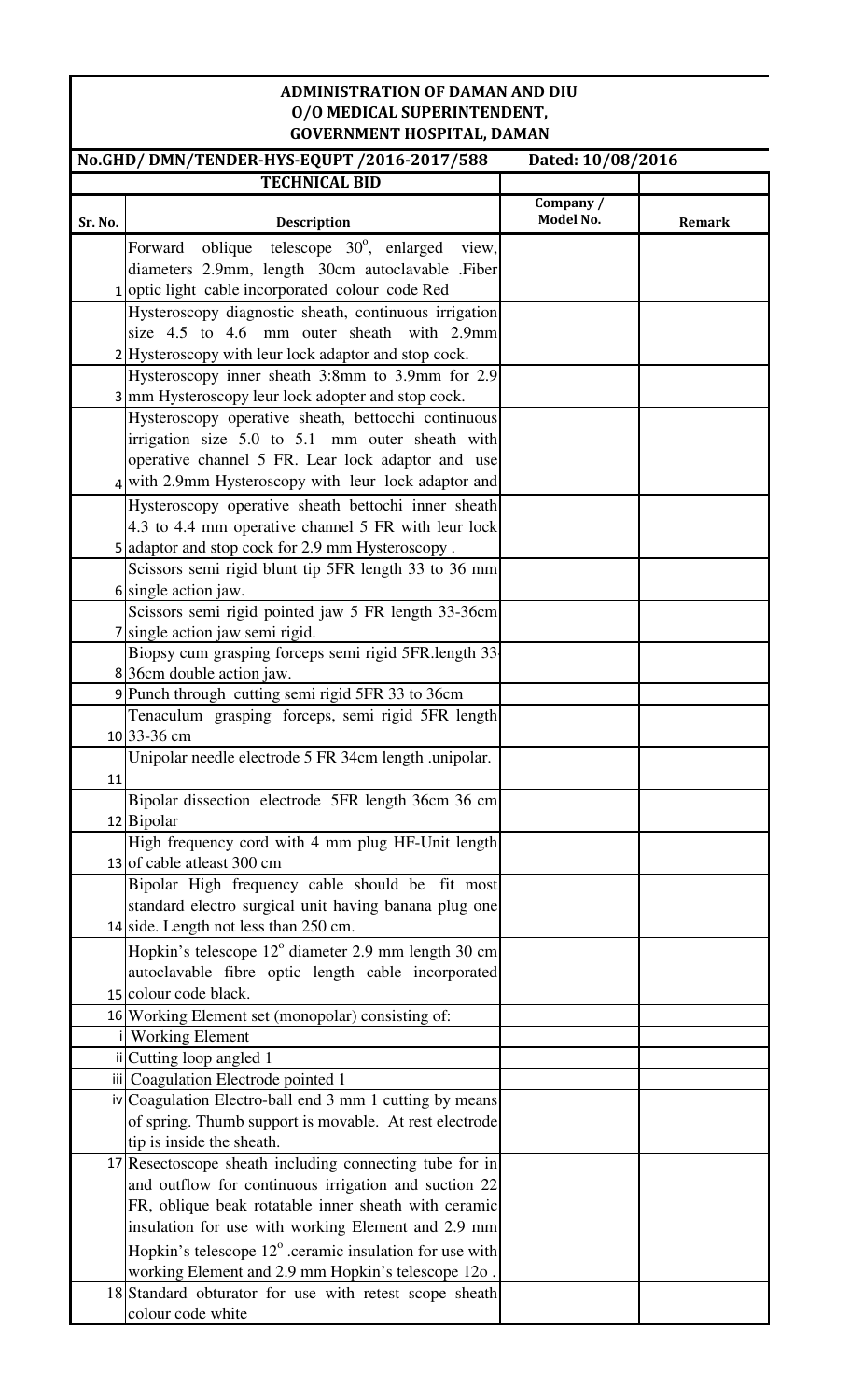| 19 Working Element Set (Bipolar) including                             |  |
|------------------------------------------------------------------------|--|
| Working Element bipolar                                                |  |
| ii 2 x cutting loop Bipolar                                            |  |
| iii Cutting Electrode bipolar                                          |  |
| iv Coagulation Electrode Bipolar ball end.                             |  |
| v High frequency cable bipolar cutting by means of                     |  |
| spring movable thumb support in resting position the                   |  |
| electrode is inside the sheath.                                        |  |
| 20 Resectocope sheath including connecting tube for                    |  |
| inflow and outflow for continuous irrigation and                       |  |
| suction 22 FR. Oblique beak inner sheath with                          |  |
| ceramic insulation for use with Bipolar working                        |  |
| 21 Standard obturator for use with Resectoscope sheath                 |  |
| 22 Cutting loop bipolar 21 FR for use with 2.9 mm $12$ "               |  |
| Hysteroscope.                                                          |  |
| 23 Protection tube for storage and sterilization of                    |  |
| electrodes and loop.                                                   |  |
| 24 Electro surgical unit with vessel sealing and Bipolar               |  |
| under water Cautery for resectoscope.(As per                           |  |
| <b>Specification given below:</b>                                      |  |
| An itegrated Electro Surgical unit with inbuilt vessel                 |  |
| sealing System and Bipolar saline TUR (Plasma)                         |  |
| which can cut, coagulate & Seal during open and                        |  |
|                                                                        |  |
| ii Operation Required: RE Energy Platform-Electro                      |  |
| surgery unit with vessel sealing:                                      |  |
| (a) Micro-Processor/Micro-Controller based technology                  |  |
| (b) Integrated touch screen system with 400 W output                   |  |
|                                                                        |  |
| generator for monopolar cut, 120 watt for monopolar                    |  |
| coagulation, bipolar cut 12 watt and<br>bipolar                        |  |
| coagulation 80b watt and vessel sealing system for                     |  |
| open and laparoscopic surgery.                                         |  |
| (c) The system should be able to store minimum 90                      |  |
| programs with various setting                                          |  |
| (d) System should have separate generator for monopolar<br>and Bipolar |  |
| (e) It Should have following modes:                                    |  |
| Monopolar cut mode: pure cut, low cut, Endocut (Min)                   |  |
| 5 level,) Variable level of blend cut                                  |  |
| Monopolar Coagulation: Spary, fulgurate, desiccate,                    |  |
| soft, Autostop coagulation                                             |  |
| Bipolar: Cut, force, micro, Auto start/stop                            |  |
| Sealing Mode: Min. 3 level for vessel sealing                          |  |
| (f) Should have dual monopolar outputs which can be                    |  |
| simultaneously be either one or two<br>operated                        |  |
| Surgeons                                                               |  |
| (g) Unit should have continuous patients plate contact                 |  |
| monitoring system to avoid patient burns. The unit                     |  |
| should automatically cut off the power delivery in case                |  |
| of no contract or less contact with an audible visual                  |  |
| alarm.                                                                 |  |
| (h) Up to 7mm vessel sealing with pulsating technology                 |  |
| (i) Unit should have facility of bipolar out-put on vessel             |  |
| sealing probe if required by surgeon to avoid                          |  |
| instrument change                                                      |  |
| (j) Auto-stop after vessel sealed with audible visual alarm.           |  |
|                                                                        |  |